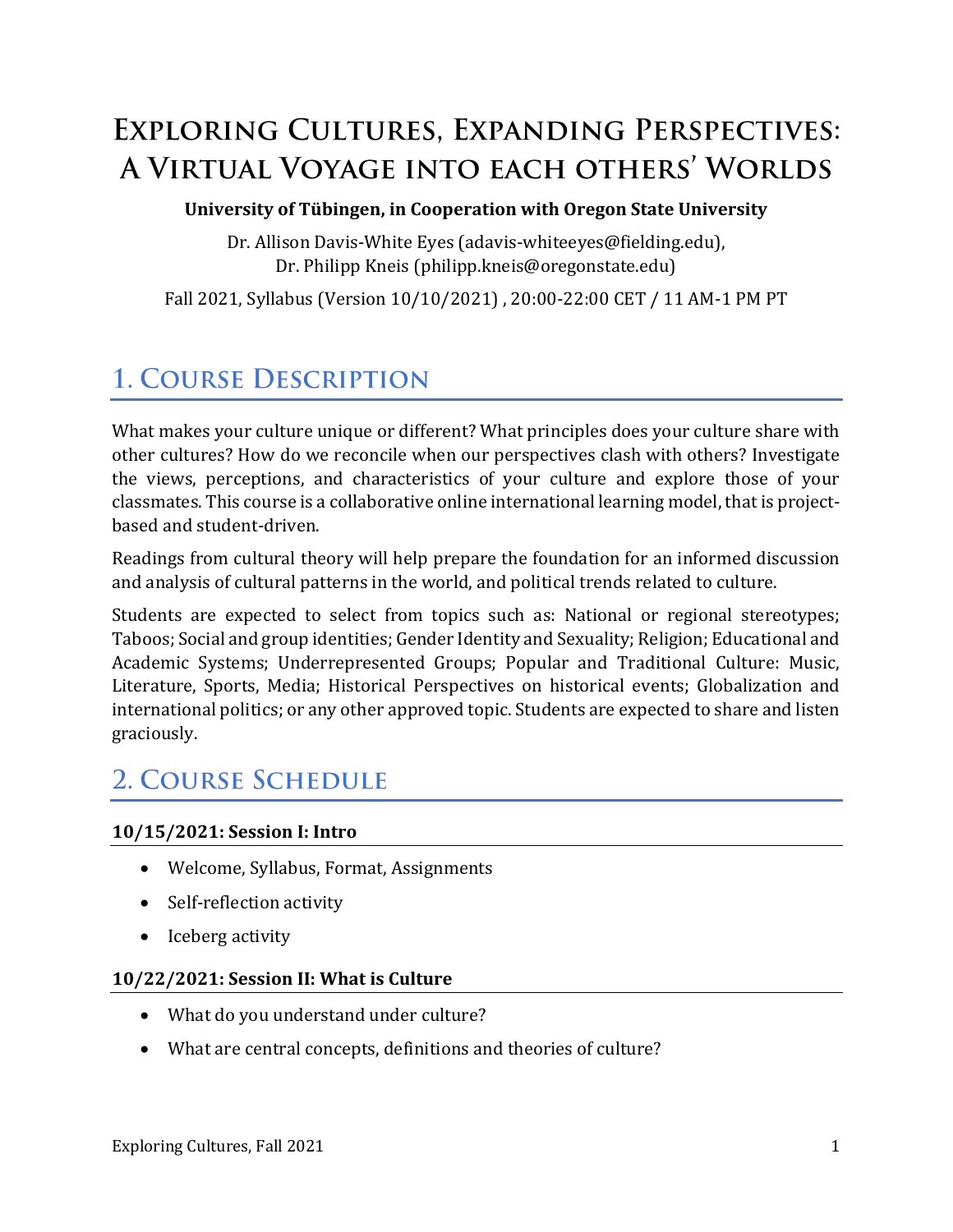Readings:

- Eley, Geoffrey. "What is cultural history?." New German Critique 65 (1995): 19-36.
- Assmann, Jan, and John Czaplicka. "Collective memory and cultural identity." *New german critique* 65 (1995): 125-133.
- Harro, Bobbie. "The cycle of socialization." *Readings for diversity and social justice* 2 (2000): 45-51.

#### **10/29/2021: Session III: Culture and Geography**

- What role does geography play in our understanding of culture?
- How unique are cultures? How much do they interact with each other?

Readings:

- Friedman, Thomas L. "It's a flat world, after all." *The New York Times* 3 (2005): 33- 37.
- Huntington, Samuel P. "The clash of civilizations?." *Culture and politics*. Palgrave Macmillan, New York, 2000. 99-118.
- Appiah, Kwame Anthony. "There is no such thing as western civilisation." *The Guardian* 9 (2016).

#### **11/05/2021: Session IV: Culture and History**

- What role does history play in our understanding of culture?
- How does your nationality determine your identity? How much is your national identity a social construction?

Readings:

- Datta, Venita. "The Power of History, Language and Culture." 2017. https://www.wellesley.edu/albright/about/blog/3296-power-history-languageculture
- Anderson, Benedict. *Imagined communities: Reflections on the origin and spread of nationalism*. Verso books, 2006. Excerpt.

#### **11/12/2021: Session V: Human Universals**

- What is specific to your culture?
- What is human nature?
- How different are we and how much do we share?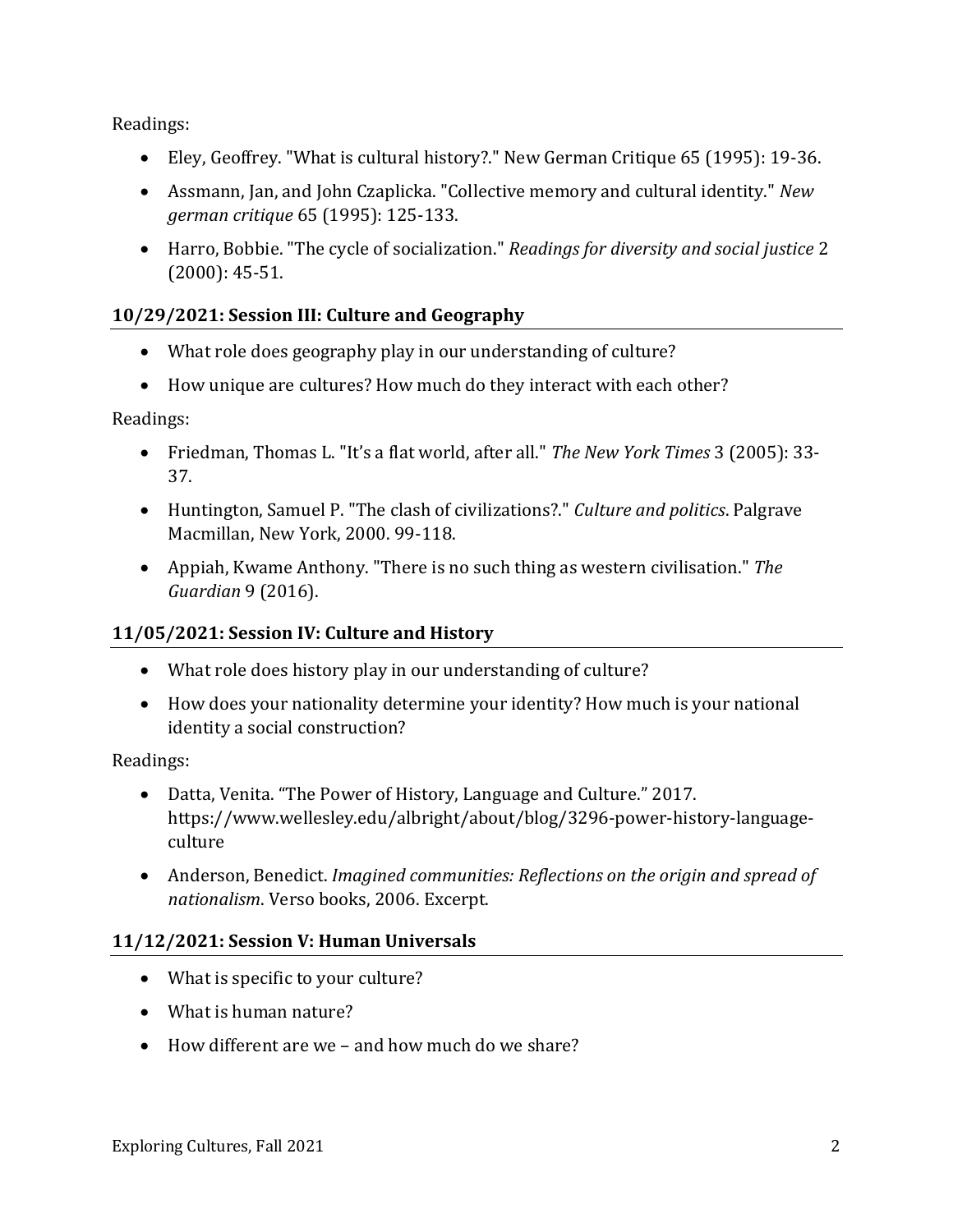Readings:

- Chappell, Paul. "A New Peace Paradigm. Our Human Needs and the Tangles of Trauma." (2018). https://paulkchappell.com.
- Brown, Donald E. "Human universals, human nature & human culture." *Daedalus* 133.4 (2004): 47-54.
- Brown's Human Universals, List in: *Pinker, Steven. The blank slate: The modern denial of human nature*. Penguin, 2003.
- Bell, Wendell. "The clash of civilizations and universal human values." *Journal of Futures Studies* 6.3 (2002): 1-20.

Assignment Due:

• **Response Paper "How does your culture differ from another?", Monday 11/01, by 8 PM Pacific Time**

#### **11/19/2021: Session VI: Cultural Differences Workshop**

- How aware are we of cultural differences?
- What role do we play as cultural ambassadors?

Readings:

- Paige, R. Michael, et al. *Maximizing study abroad: A students' guide to strategies for language and culture learning and use*. Center for Advanced Research on Language Acquisition, University of Minnesota, 619 Heller Hall, 271-19th Avenue South, Minneapolis, MN 55455., 2002.
- Akli, Madalina. "The Role of Study-Abroad Students in Cultural Diplomacy: Toward an International Education as Soft Action." *International Research and Review* 2.1 (2012): 32-48.

#### **11/26/2021: Session VII: Cultural Politics**

- How does culture translate into politics?
- Is culture collective or individual?
- What role does democracy play in our cultures?

#### Readings:

- Nye, Joseph S. "Soft power." *Foreign Policy* 80 (1990): 153-171.
- Krasner, Stephen D. "Sovereignty." *Foreign Policy* (2001): 20-29.
- Zakaria, Fareed. "The rise of illiberal democracy." *Foreign Affairs* (1997): 22-43.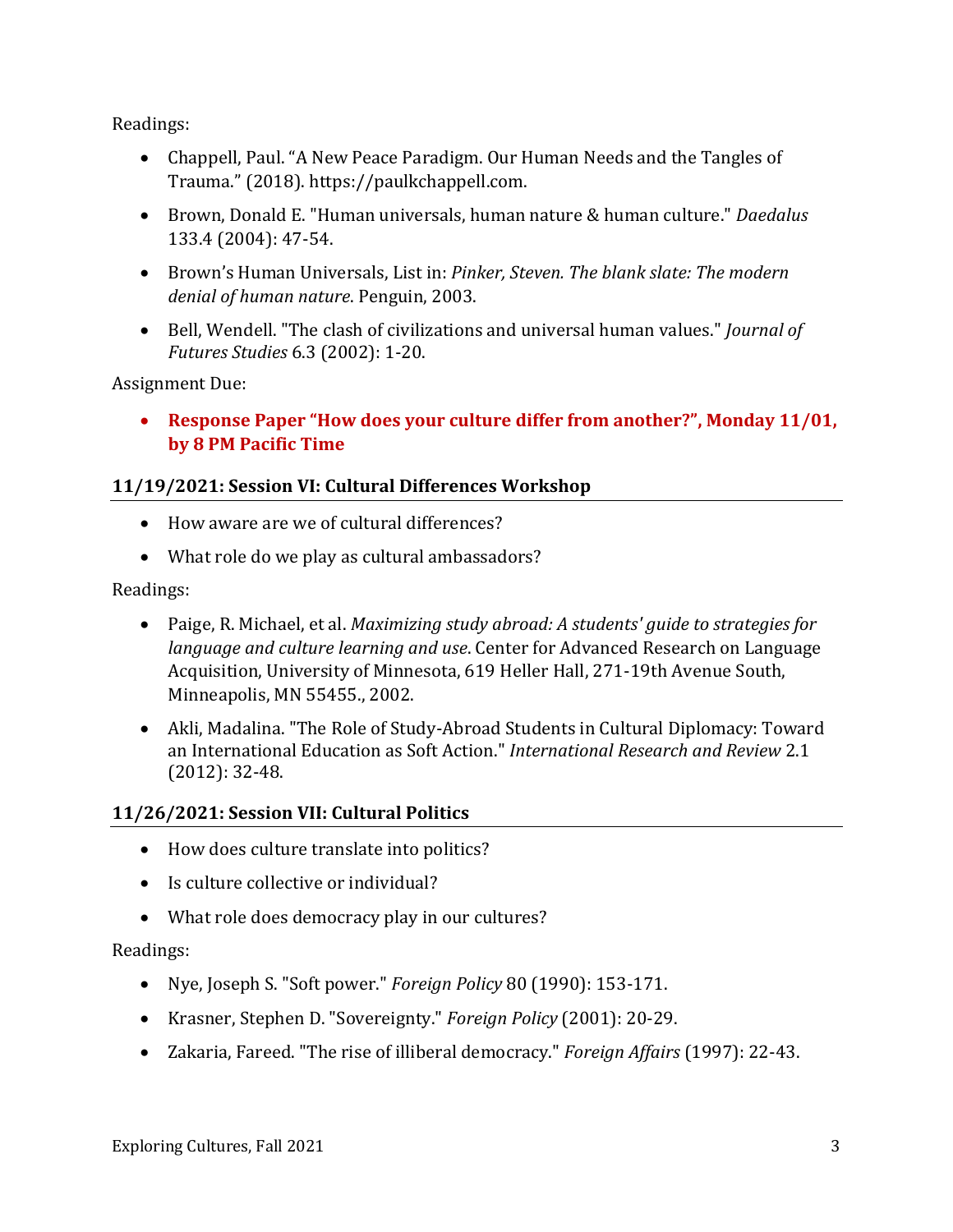#### **12/03/2021: Session VIII: Cultural Relativism, Universalism and Cosmopolitanism**

- How do different cultures align with understandings of human rights ?
- What is cosmopolitanism? Is it possible? How could it work?

Readings:

- Donnelly, Jack. "The Relative Universality of Human Rights." *Universal Human Rights in Theory and Practice*. Cornell University Press, 2013. 93-105.
- Appiah, Kwame Anthony. "Global citizenship." *Fordham L. Rev*. 75 (2006): 2375.
- Arendt, Hannah. "We Refugees." *Menorah Journal* 31.1 (1943): 69-77.

#### **12/10/2021: Session IX: Presentation Session I**

• **Assignment 2: Research Presentation, Due Dec 10**

#### **12/17/2021: Session X: Presentation Session II**

• **Assignment 3: Research Paper, Due End of December (TBC)**

### **3. ASSIGNMENTS**

- Assignment 1: Response Paper "How does your culture differ from another?", Due Nov 1. 2 pages, 10 points
- Assignment 2: Research Presentation, Due Dec 10. 10 points (TBC)
- Assignment 3: Research Paper, Due End of December (TBC). 20 points

### 4. BIBLIOGRAPHY

- Akli, Madalina. "The Role of Study-Abroad Students in Cultural Diplomacy: Toward an International Education as Soft Action." *International Research and Review* 2.1 (2012): 32-48.
- Arendt, Hannah. "We Refugees." *Menorah Journal* 31.1 (1943): 69-77.
- Appiah, Kwame Anthony. "Global citizenship." *Fordham L. Rev*. 75 (2006): 2375.
- Appiah, Kwame Anthony. "There is no such thing as western civilisation." *The Guardian* 9 (2016).
- Assmann, Jan, and John Czaplicka. "Collective memory and cultural identity." *New german critique* 65 (1995): 125-133.
- Bell, Wendell. "The clash of civilizations and universal human values." *Journal of Futures Studies* 6.3 (2002): 1-20.

Anderson, Benedict. *Imagined communities: Reflections on the origin and spread of nationalism*. Verso books, 2006. Excerpt.